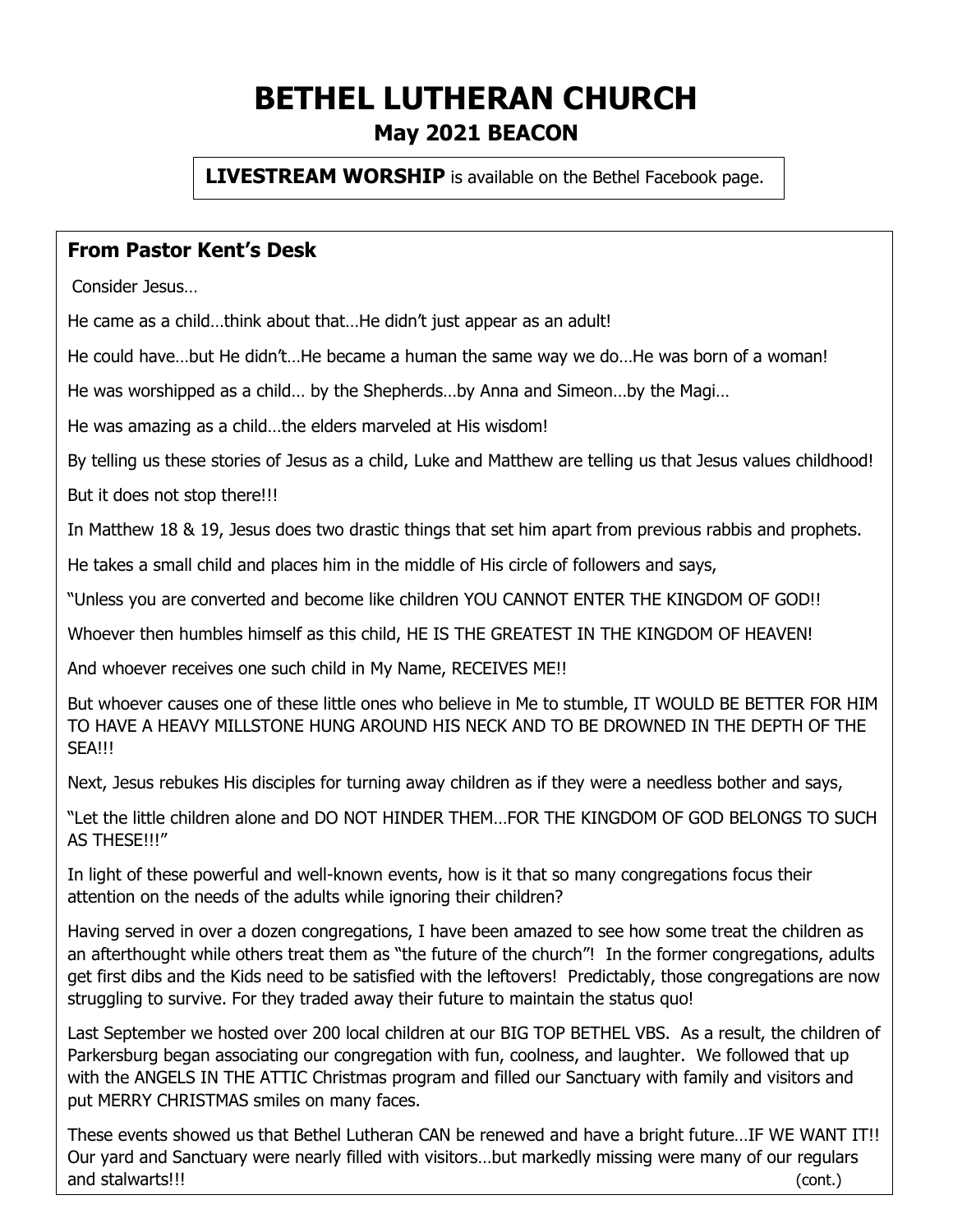#### **From Pastor Kent's Desk (cont.)**

On Sunday May 16 there will be another opportunity for us to show our children and youth how much we cherish them. Our worship that day will mark 3 life milestones. We will begin with presenting Bibles to 4 of our elementary Kids, Lorna, Bella, Stella, and Henry. We will follow that by honoring our graduating Senior, Cameron Luhring. Then we will hold the Rite of Confirmation for Gavin Bernard and Evan Palmer, followed by congregational communion served by our confirmands.

Your presence in worship that day will be a statement of your love and support for these young members of our Bethel Fellowship!! Filling our Sanctuary with members, family, and friends lends a big boost to the Spirit of the Day. There will be a cake and coffee reception in the Library immediately following the service. Stop by and congratulate each of them on your way out.

Do not underestimate the power of your presence and encouragement on our kids. Knowing that you care means the world to them! They ARE the future of our church!!

Pastor Kent

## **April 11, 2021 Church Council Minutes**

(to be reviewed at the May Council meeting)

**Present**: Kyle Rice, Jeff Jacobson, Greg Carolus, Sherry Brouwer, Dale Krohn, Jeremy Paulson, and Pastor Wallace

**Call to order** by President Rice, "In the Name of the Father, the Son and the Holy Spirit. Amen."

**Devotions:** None

**Approval of the Agenda**: Add possible approval of a 2nd PPP Loan to new business. Motion to approve the agenda as amended, seconded & approved.

**Approval of the February Minutes**: Motion to approve the March minutes, seconded & approved.

**Approval of the Treasurer's Report**: The Treasurer's Report was presented by Julie. The interest rate on the two CD's that the church currently has were decreased to .052 % interest. The CD's will be renewed for a year if there is no action. Jeff has been in contact with a collection agency in reference to a bill from Personnel Concepts out of Ontario, Canada who sent us Labor Law posters that we aren't required to have. They claim that we owe them approximately \$210.00. According to the Better Business Bureau this company has had numerous complaints with similar circumstances. The council consensus was to dispute the charges. Motion to approve the Treasurer's Report, seconded & approved.

Pastor's Report: Pastor Wallace provided a written report on his activities for the month of April.

#### **Ministry Team Reports**: **Liaison Council Member**

- 1. Children & Youth: No meeting Jeremy Paulson
- 2. Outreach & Fellowship: No meeting Dale Krohn, Kyle Rice
- 3. Property Committee: No meeting Greg Carolus, Jeff Johnson Greg noted that Henry and Janice Gerloff agreed to mow the church and parsonage lawns again this year. The Oven range was replaced, and a new dishwasher is on order for the parsonage. Harken's Lumber has yet to replace or fix the east parsonage door. Greg agreed to contact them. The property committee is having a workday on Saturday April 24<sup>th</sup> at 9:00 AM. Members will receive a text reminder.
- 4. Worship & Music Ministry Team: No meeting Lee Rients
- 5. Social Concerns: No meeting Lane Luhring, Sherry Brouwer
- 6. Mission/Benevolence Ministry Team: No meeting Jeff Jacobson (cont.)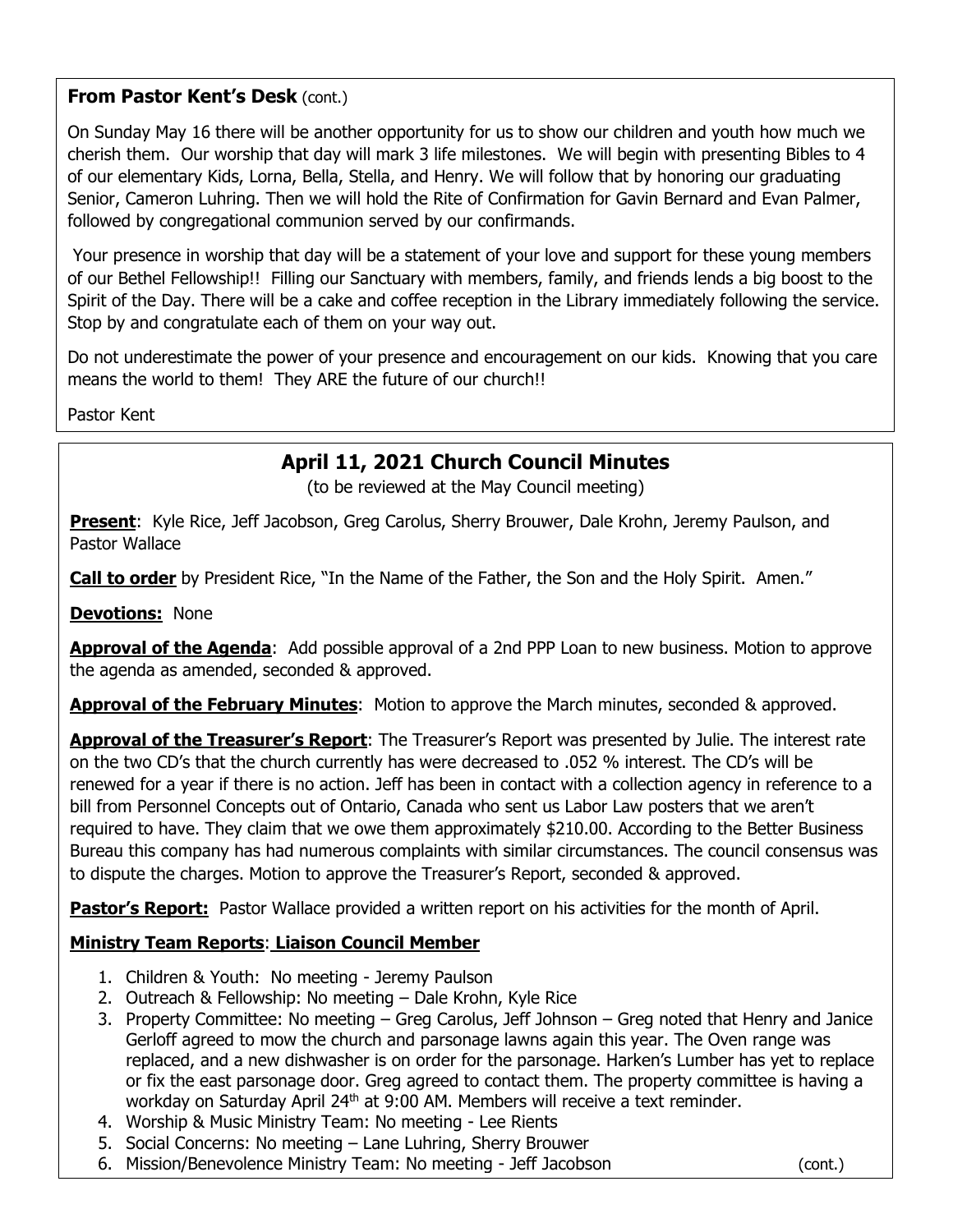### **April 11, 2021 Church Council Minutes** (cont.)

#### **Old Business**:

- 1. Secretary Position Kyle Rice presented an ad for a part-time and paid secretarial position at Bethel. Pay is negotiable. The ad will be placed in the bulletin, Beacon, and announced during church services. Motion to approve the ad was seconded & approved.
- 2. Internet improvements and/or live stream services Lee Rients and Jeff Jacobson met with Kelly Eilderts who made recommendations in regard to the church 's streaming capabilities. A report will be provided next meeting.
- 3. Summer Fund Raiser/RAGBRAI June 19, 2021 is the date of the Hog Roast Fund Raiser to be held at Dale Krohn's residence. Dale advised that the Pork Producers and Dale will supply the meat. Dale advised entertainment will include music and Karaoke and would like some participation from the youth to help with games. According to the paper, RAGBRAI will not be routed by the church, so participation by the church is not certain. Kyle will contact Amy Truax, chairman for the event for the city.
- 4. Ministry Team expectations Discussion on the church's policy in reference to the ministry teams and what church member belongs to which committee. Dale will make some contacts to see who was on a committee in the past and/or present and compile a list. Suggestion that committees should meet before the council meetings providing input for the council.

#### **New Business**:

- 1. Confirmation/Senior recognition Confirmation for Gavin Bernard and Evan Palmer is set for May  $16<sup>th</sup>$ . Also on the  $16<sup>th</sup>$ , will be senior recognition and provide bibles to the youth that haven't received them yet.
- 2. Baccalaureate Baccalaureate is scheduled at the Congregational Church. Pastor Wallace advised that he agreed to help if needed.
- 3. Review insurance Sherry and Kyle will meet with Kevin Truax and review the Church and Parsonage insurance coverage.
- 4. CCB Renewal See Bill Approval
- 5. Prayer Chain Procedure Prayer Chain Procedure was discussed.
- 6. Keys to Office Discussion of location of duplicate keys.
- 7. PPP Loan Kyle advised that the first PPP Loan has not been forgiven as of yet and a  $2<sup>nd</sup>$  loan can be applied for if needed. Kyle said that May 31, 2021, is the deadline to make that 2<sup>nd</sup> application. The consensus of the council was to apply for the second loan. There was a motion and a second to authorize Dale Krohn to sign for the 2<sup>nd</sup> PPP Loan. Motion carried.

Motion to adjourn, seconded & approved.

Closing Prayers/The Lord's Prayer

Submitted by Jeff Jacobson, Recording Secretary

### **Help Wanted**

Bethel Lutheran Church is looking to hire an Office Secretary 10-15 hours per week with days and hours negotiable. A job description is available upon request. Contact Kyle Rice (319-939-1733) or Dale Krohn (319-529- 0545) for more information.

### **Sunday School**

The last day of Sunday school will be on May 23<sup>rd</sup>. We will have an "End of Sunday School Party" with date, time, and activities to be announced.

In the next few weeks, we will be studying the "Twelve Disciples of Jesus."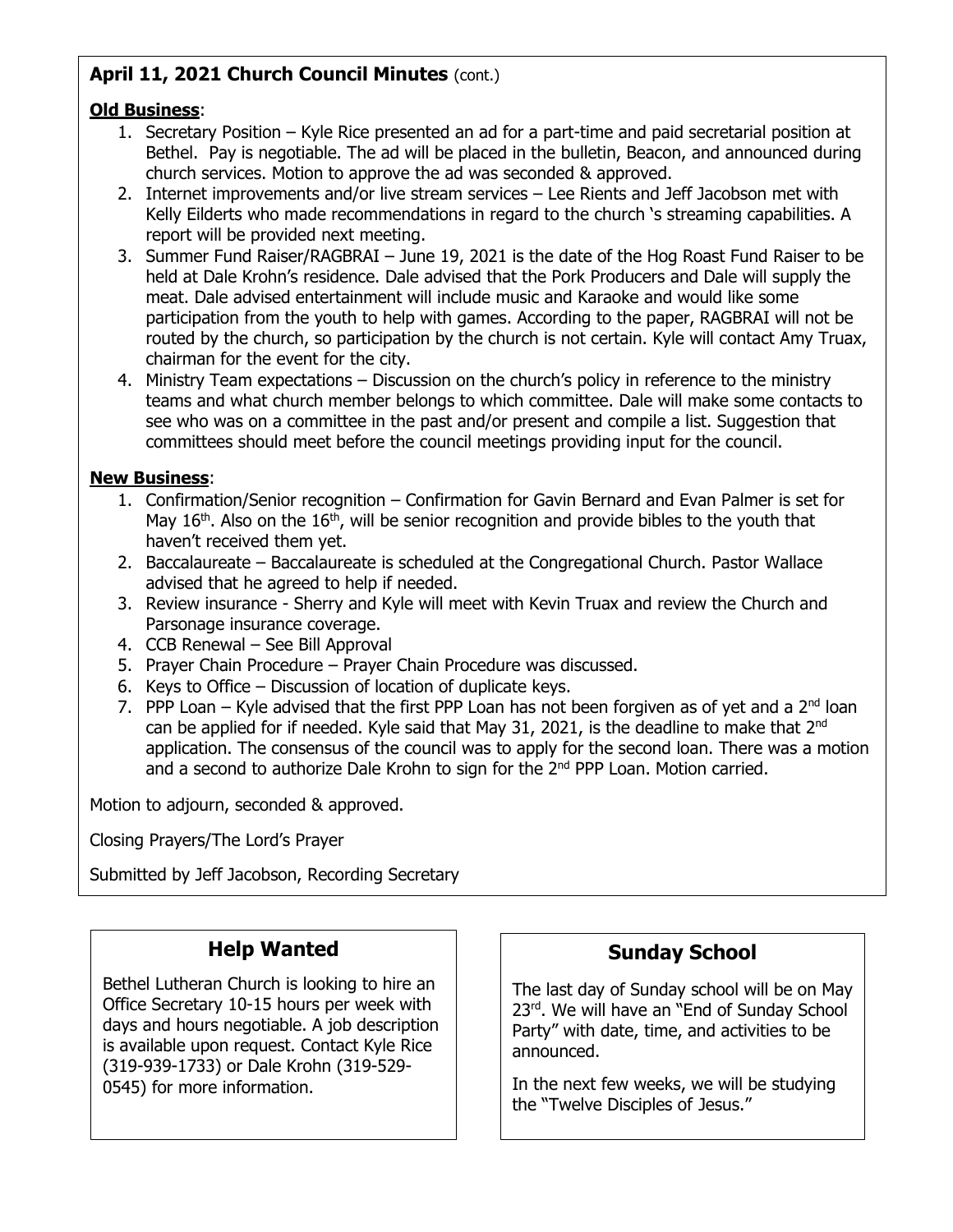### **Worship Assistant Schedule for May--Worship Service 9:00 am**

|                                       | May 2                                     | May 9         | <b>May 16</b>                | <b>May 23</b> | <b>May 30</b>        |  |
|---------------------------------------|-------------------------------------------|---------------|------------------------------|---------------|----------------------|--|
| <b>USHERS</b>                         | Allen Redman                              | Allen Redman  | Larry Chapman                | Larry Chapman | <b>Steve Brouwer</b> |  |
| ORGANISTS/PIANISTS                    | Janet Mennen/Sharleen Hubbard/Jill Pliner |               |                              |               |                      |  |
| <b>ALTAR GUILD</b>                    | Shirley Cassady/Carol Warneka             |               |                              |               |                      |  |
| <b>ACOLYTES</b>                       | Evan Palmer                               | Gavin Bernard | Gavin Bernard<br>Evan Palmer | Ava Mann      | Corryn Mann          |  |
| <b>COMMUNION</b><br><b>ASSISTANTS</b> | Jeremy Paulson<br>Kyle Rice               |               | Jeremy Paulson<br>Kyle Rice  |               |                      |  |

### **April Summary of Attendance and Financial Contributions**

|                                 | Attendance | Bene./Mission | Current     | Parsonage<br><b>Improvements</b> | <b>Operation</b><br>Cornerstone -<br>Tuckpointing |
|---------------------------------|------------|---------------|-------------|----------------------------------|---------------------------------------------------|
| Sunday, April 4                 | 89         | \$197.70      | \$2,406.30  | \$0.00                           | \$0.00                                            |
| <b>Sunday, April 11</b>         | 41         | \$104.50      | \$1,685.50  | \$0.00                           | \$0.00                                            |
| <b>Sunday, April 18</b>         | 51         | \$115.50      | \$1,519.50  | \$0.00                           | \$0.00                                            |
| <b>Sunday, April 25</b>         | 36         | \$108.00      | \$1,582.00  | \$0.00                           | \$0.00                                            |
| <b>January 1-April 25, 2021</b> |            | \$2,380.07    | \$31,292.65 | \$0.00                           | \$0.00                                            |

### **May Anniversaries**

- 13 Randy & Janelle Gorter (43)
- 17 Dan & Nancy Hemann (24)
- 22 Vern & Marilyn Ingalls (51)
- 27 Dennis & Julie Dudley (43)

# **May Birthdays**

- 5 Angie Ellermann
- 8 Kielinn Herter
- 10 Emilie Herter
- 16 Kelsie Knock
- 27 Bill Senne
- 28 Clayton Palmer
- 29 Rachael Redman
- 30 Faye Tuitjer

Email: bethelparkersburg@gmail.com Website: www.bethelparkersburg.org 'Like' & 'Follow' us on Facebook